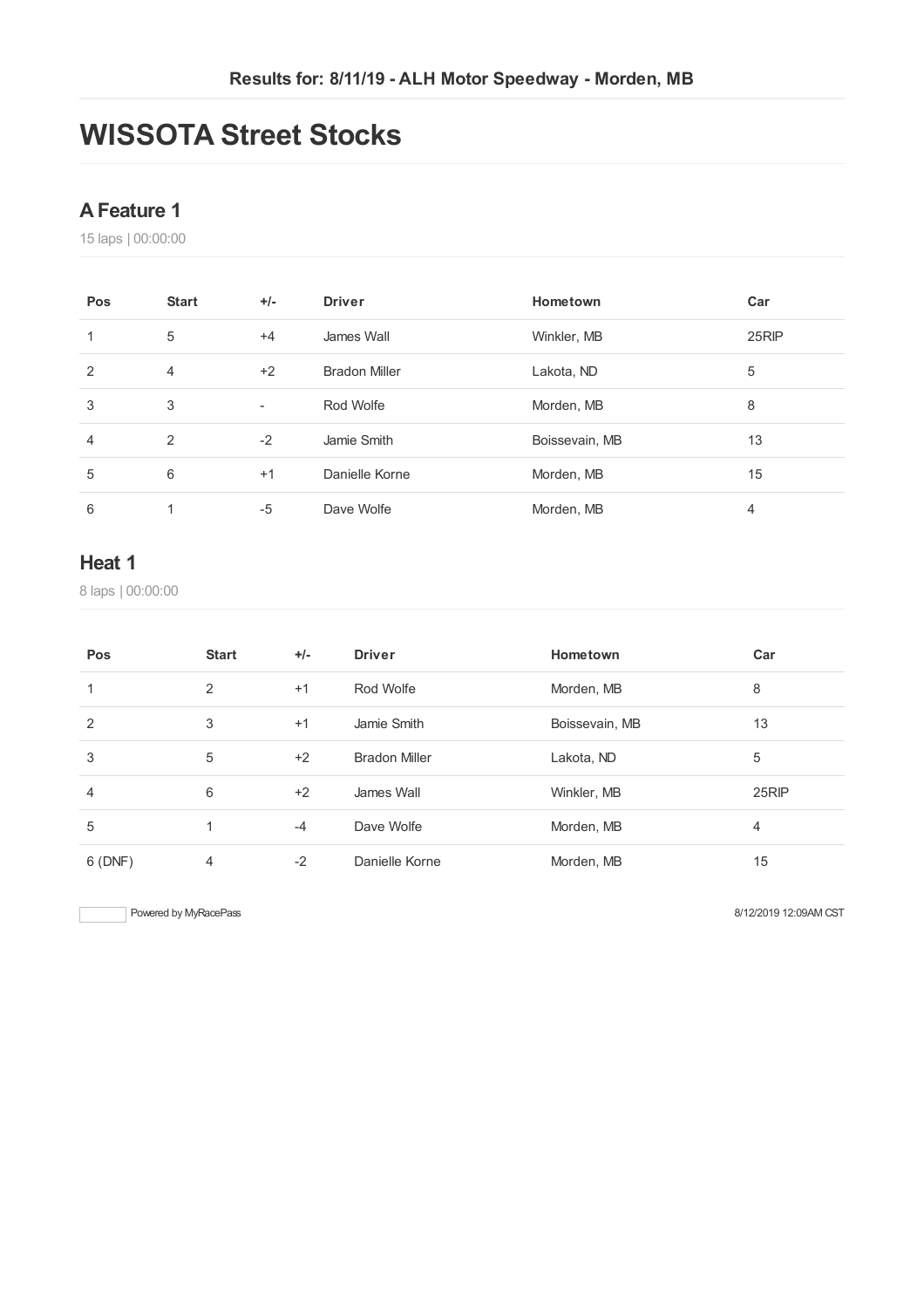## **WISSOTA Modifieds**

#### **AFeature 1**

laps | 00:00:00

| Pos | <b>Start</b>   | $+/-$ | <b>Driver</b>       | Hometown          | Car        |
|-----|----------------|-------|---------------------|-------------------|------------|
| 1   | 2              | $+1$  | <b>Scott Greer</b>  | Winnipeg, MB      | 5G         |
| 2   | 5              | $+3$  | Ward Imrie          | Winnipeg, MB      | <b>10W</b> |
| 3   | $\overline{4}$ | $+1$  | <b>Shawn Teunis</b> | West St. Paul, MB | 39         |
| 4   | 3              | $-1$  | <b>Ryan Cousins</b> | Morden, MB        | 36         |
| 5   | $\mathbf{1}$   | $-4$  | Chad Allen          | Morden, MB        | 22         |
| 6   | $\overline{7}$ | $+1$  | Eric Klassen        | Reihnfeld, MB     | 31         |
|     | 6              | $-1$  | Murray Temple       | Hartney, MB       | 33         |

#### **Heat 1**

laps | 00:00:00

| Pos            | <b>Start</b>   | $+/-$ | <b>Driver</b>        | Hometown          | Car |
|----------------|----------------|-------|----------------------|-------------------|-----|
| 1              | $\overline{4}$ | $+3$  | <b>Ryan Cousins</b>  | Morden, MB        | 36  |
| $\overline{2}$ |                | $-1$  | <b>Scott Greer</b>   | Winnipeg, MB      | 5G  |
| 3              | 5              | $+2$  | Ward Imrie           | Winnipeg, MB      | 10W |
| 4              | 3              | $-1$  | <b>Shawn Teunis</b>  | West St. Paul, MB | 39  |
| 5              | 2              | $-3$  | Chad Allen           | Morden, MB        | 22  |
| 6              | 7              | $+1$  | <b>Murray Temple</b> | Hartney, MB       | 33  |
| 7 (DNF)        | 6              | $-1$  | Eric Klassen         | Reihnfeld, MB     | 31  |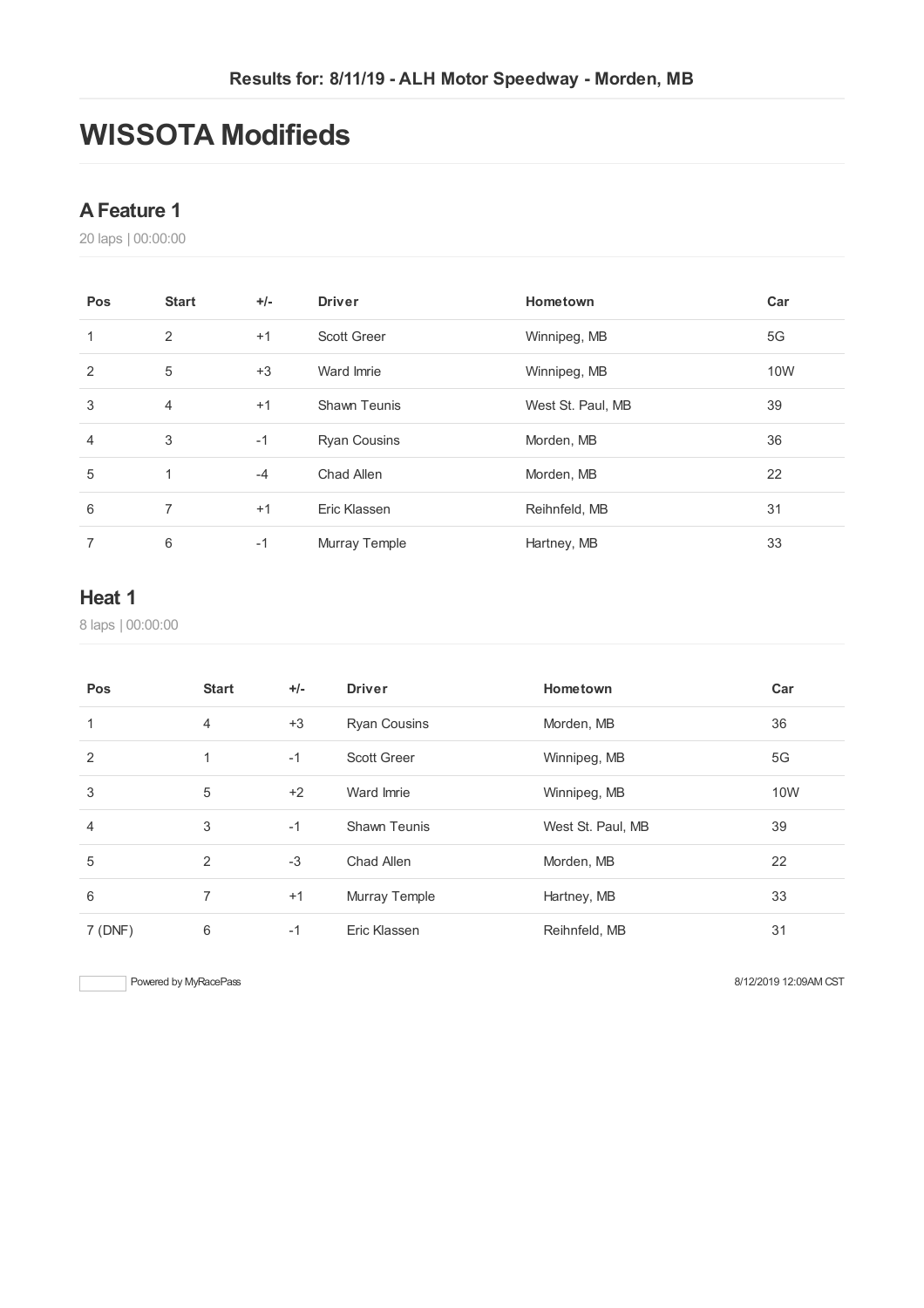### **Pure Stocks**

#### **AFeature 1**

laps | 00:00:00

| Pos              | <b>Start</b>     | $+/-$                    | <b>Driver</b>          | Hometown          | Car            |
|------------------|------------------|--------------------------|------------------------|-------------------|----------------|
| 1                | 8                | $+7$                     | Kevin Smith            | Boissevain, MB    | 06             |
| $\overline{2}$   | 5                | $+3$                     | <b>Brian Bellew</b>    | Killarney, MB     | 30K            |
| 3                | 6                | $+3$                     | Jeremy Bezan           | Miami, MB         | $00\,$         |
| 4                | $\overline{7}$   | $+3$                     | <b>Jeff Gillies</b>    | Killarney, MB     | 7G             |
| $\,$ 5 $\,$      | $\overline{4}$   | $-1$                     | Dean Miljure           | Winnipeg, Man, MB | 71             |
| 6                | 1                | $-5$                     | Tommy Fehr             | Winkler, MB       | 21F            |
| $\overline{7}$   | $\overline{2}$   | $-5$                     | Marv Klaassen          | Morden, MB        | 445            |
| 8                | 11               | $+3$                     | <b>Dennis Peters</b>   | Thornhill, MB     | 29             |
| $\boldsymbol{9}$ | $\boldsymbol{9}$ | $\overline{\phantom{a}}$ | Pat Smith              | Boissevain, MB    | 16             |
| 10               | 13               | $+3$                     | Al Unger               | Morden, MB        | 95             |
| 11               | 14               | $+3$                     | Shayne Hildebrand      | Morden, MB        | 38             |
| 12               | 12               | $\overline{\phantom{a}}$ | <b>Bryson Cuvelier</b> | Killarney, MB     | 66C            |
| 13               | 15               | $+2$                     | Jimmy Klassen          | Morden, MB        | $\overline{7}$ |
| 14               | 16               | $+2$                     | Jamie Tates            | Winnipeg, MB      | 15             |
| 15               | 3                | $-12$                    | <b>Tyler Fehr</b>      | Winkler, MB       | 5F             |
| 16 (DNF)         | 10               | $-6$                     | Peyton Hendrckson      | Rolla, ND         | 66G            |

#### **Heat 1**

laps | 00:00:00

| Pos            | <b>Start</b> | $+/-$                    | <b>Driver</b>       | Hometown          | Car |
|----------------|--------------|--------------------------|---------------------|-------------------|-----|
| 1              | 3            | $+2$                     | <b>Brian Bellew</b> | Killarney, MB     | 30K |
| 2              | 2            | $\overline{\phantom{a}}$ | Tommy Fehr          | Winkler, MB       | 21F |
| 3              | 1            | $-2$                     | Dean Miljure        | Winnipeg, Man, MB | 71  |
| $\overline{4}$ | 6            | $+2$                     | Peyton Hendrckson   | Rolla, ND         | 66G |
| 5              | 5            | $\overline{\phantom{a}}$ | Al Unger            | Morden, MB        | 95  |
| 6              | 4            | $-2$                     | Jimmy Klassen       | Morden, MB        | 7   |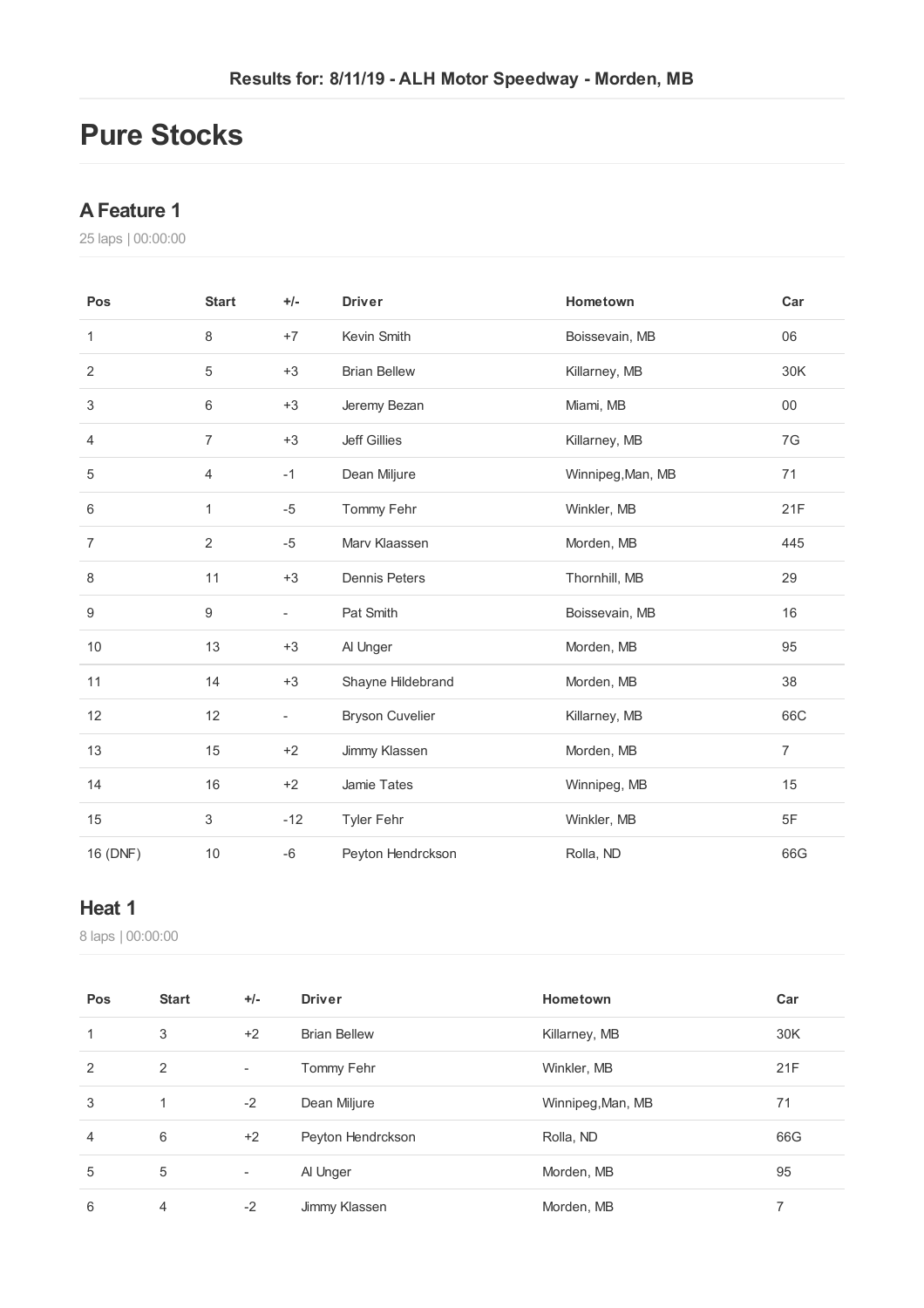#### **Heat 2**

laps | 00:00:00

| Pos | <b>Start</b> | $+/-$                    | <b>Driver</b>     | Hometown       | Car |
|-----|--------------|--------------------------|-------------------|----------------|-----|
|     | 2            | $+1$                     | Jeremy Bezan      | Miami, MB      | 00  |
| 2   | 4            | $+2$                     | Pat Smith         | Boissevain, MB | 16  |
| 3   | 3            | $\overline{\phantom{0}}$ | Kevin Smith       | Boissevain, MB | 06  |
| 4   |              | $-3$                     | Dennis Peters     | Thornhill, MB  | 29  |
| 5   | 5            | $\overline{\phantom{0}}$ | Shayne Hildebrand | Morden, MB     | 38  |

#### **Heat 3**

laps | 00:00:00

| Pos    | <b>Start</b> | $+/-$ | <b>Driver</b>          | Hometown      | Car |
|--------|--------------|-------|------------------------|---------------|-----|
| 1      | 3            | $+2$  | Jeff Gillies           | Killarney, MB | 7G  |
| 2      | 4            | $+2$  | Tyler Fehr             | Winkler, MB   | 5F  |
| 3      | 5            | $+2$  | Mary Klaassen          | Morden, MB    | 445 |
| 4      |              | $-3$  | <b>Bryson Cuvelier</b> | Killarney, MB | 66C |
| 5(DNF) | 2            | $-3$  | Jamie Tates            | Winnipeg, MB  | 15  |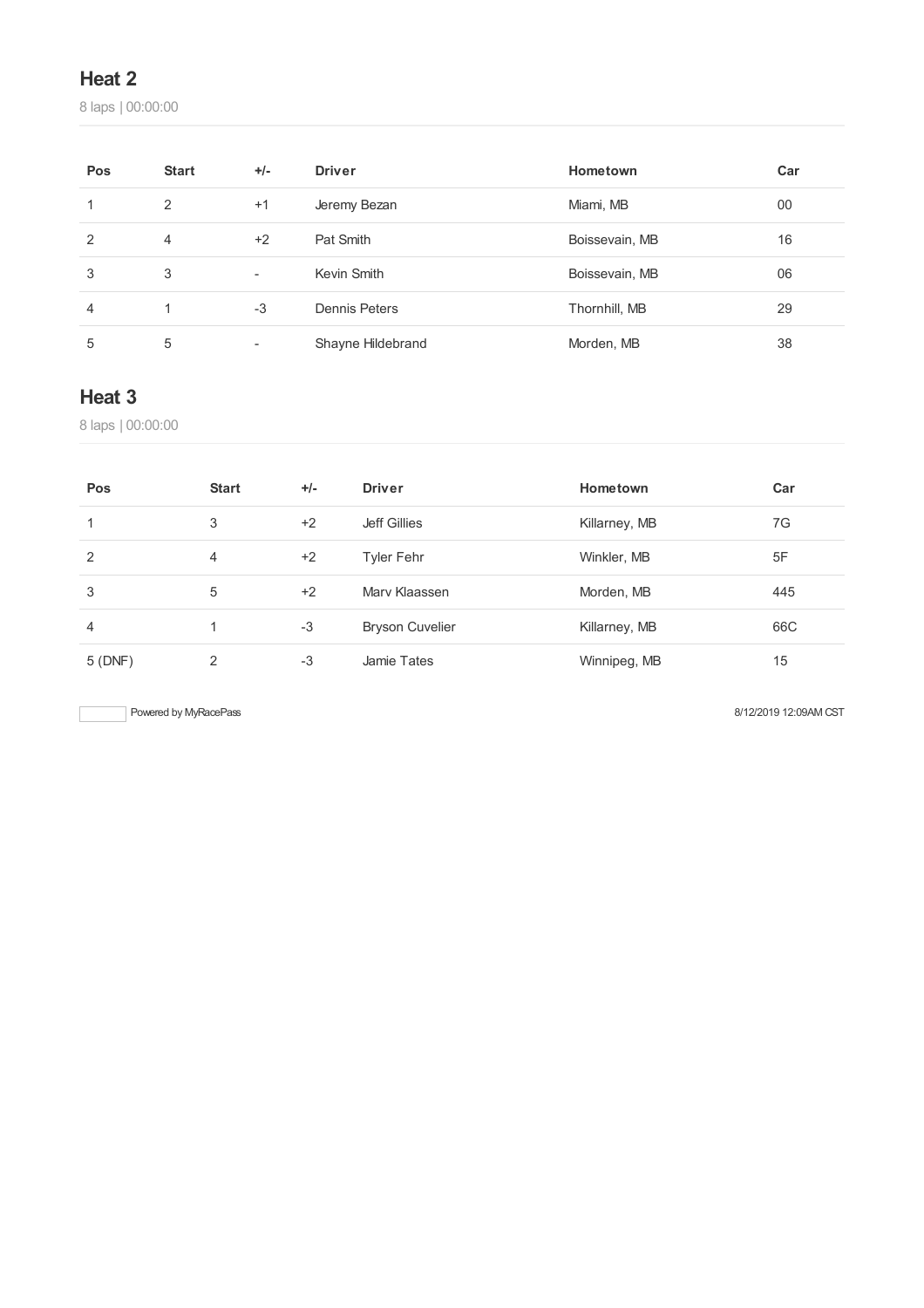### **WISSOTA Midwest Modifieds**

#### **AFeature 1**

laps | 00:00:00

| Pos              | <b>Start</b>             | $+/-$                    | <b>Driver</b>           | Hometown       | Car            |
|------------------|--------------------------|--------------------------|-------------------------|----------------|----------------|
| 1                | 3                        | $+2$                     | Murray Kozie            | Headingley, MB | 55             |
| $\overline{2}$   | $\overline{4}$           | $+2$                     | Brenden Luschinski      | Headingley, MB | 16             |
| 3                | 9                        | $+6$                     | <b>Austin Hunter</b>    | Winnipeg, MB   | 44             |
| 4                | $\overline{2}$           | $-2$                     | Patrick Sobolik         | Hallock, MN    | 40             |
| 5                | $\overline{7}$           | $+2$                     | Cody Wall               | Coulee, MB     | 25             |
| 6                | 6                        | $\overline{\phantom{a}}$ | <b>Brandon Wieler</b>   | Winkler, MB    | 99W            |
| $\overline{7}$   | 8                        | $+1$                     | <b>Ted Doell</b>        | Carman, MB     | 95             |
| 8                | 12                       | $+4$                     | <b>Bailey Cousins</b>   | Morden, MB     | 7B             |
| $\boldsymbol{9}$ | 14                       | $+5$                     | Shawn Roy               | Winnipeg, MB   | 8R             |
| $10$             | $\,$ 5 $\,$              | $-5$                     | Ryan Sichewski          | Kelowna, BC    | 28             |
| 11               | 10                       | $-1$                     | <b>Austin Overwater</b> | Winnipeg, MB   | 33A            |
| 12               | 18                       | $+6$                     | Dylan McCaughan         | Winnipeg, MB   | 77X            |
| 13               | 16                       | $+3$                     | <b>Brody Pritchard</b>  | Carman, MB     | 17             |
| 14               | 11                       | $-3$                     | Alex Johnson            | Hallock, MN    | 13             |
| 15               | 1                        | $-14$                    | Tim Wiebe               | Vita, MB       | <b>18T</b>     |
| 16               | 13                       | $-3$                     | Taylor Jacobson         | Roseau, MN     | 6J             |
| 17 (DNF)         | 15                       | $-2$                     | <b>Tyler Doell</b>      | Carman, MB     | $\,8\,$        |
| <b>DNS</b>       | $\overline{\phantom{a}}$ | $-1$                     | <b>Ethan Friesen</b>    | Landmark, MB   | E <sub>3</sub> |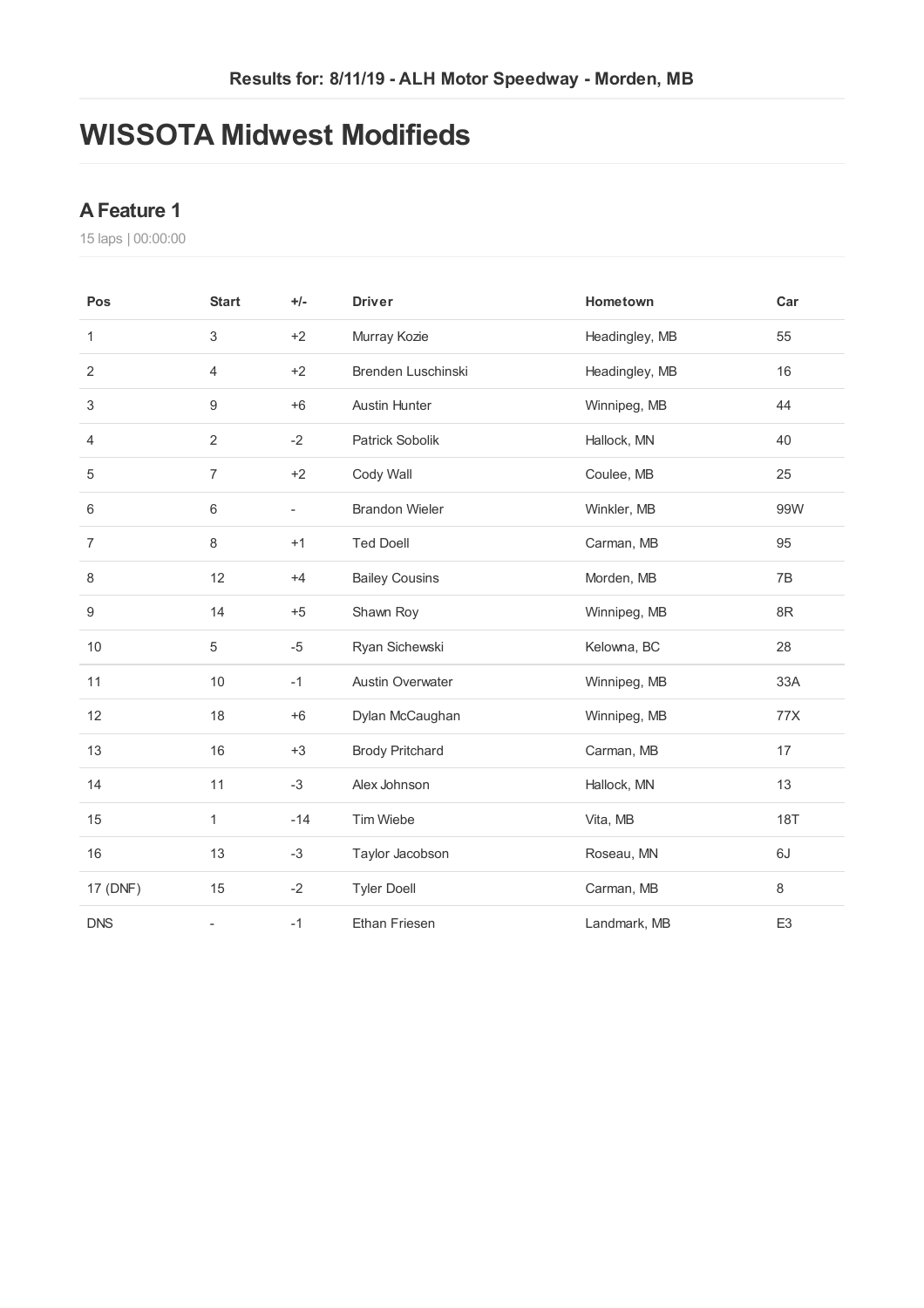### **Heat 1**

laps | 00:00:00

| Pos | <b>Start</b>   | $+/-$                    | <b>Driver</b>           | Hometown       | Car |
|-----|----------------|--------------------------|-------------------------|----------------|-----|
| 1   | 1              | $\overline{\phantom{a}}$ | <b>Austin Hunter</b>    | Winnipeg, MB   | 44  |
| 2   | 2              | $\overline{\phantom{a}}$ | Brenden Luschinski      | Headingley, MB | 16  |
| 3   | 3              | $\sim$                   | Cody Wall               | Coulee, MB     | 25  |
| 4   | 6              | $+2$                     | <b>Austin Overwater</b> | Winnipeg, MB   | 33A |
| 5   | $\overline{4}$ | $-1$                     | <b>Bailey Cousins</b>   | Morden, MB     | 7B  |
| 6   | 5              | $-1$                     | Shawn Roy               | Winnipeg, MB   | 8R  |

#### **Heat 2**

laps | 00:00:00

| Pos     | <b>Start</b>   | $+/-$ | <b>Driver</b>          | Hometown       | Car            |
|---------|----------------|-------|------------------------|----------------|----------------|
| 1       | $\overline{4}$ | $+3$  | Murray Kozie           | Headingley, MB | 55             |
| 2       | 5              | $+3$  | Patrick Sobolik        | Hallock, MN    | 40             |
| 3       | 6              | $+3$  | Tim Wiebe              | Vita, MB       | 18T            |
| 4 (DNF) | 2              | $-2$  | <b>Tyler Doell</b>     | Carman, MB     | 8              |
| 5(DNF)  | 1              | $-4$  | <b>Brody Pritchard</b> | Carman, MB     | 17             |
| 6 (DNF) | 3              | $-3$  | Ethan Friesen          | Landmark, MB   | E <sub>3</sub> |

### **Heat 3**

laps | 00:00:00

| Pos        | <b>Start</b>   | $+/-$ | <b>Driver</b>         | Hometown     | Car |
|------------|----------------|-------|-----------------------|--------------|-----|
| 1          | $\overline{4}$ | $+3$  | <b>Ted Doell</b>      | Carman, MB   | 95  |
| 2          | 3              | $+1$  | <b>Brandon Wieler</b> | Winkler, MB  | 99W |
| 3          | 1              | $-2$  | Ryan Sichewski        | Kelowna, BC  | 28  |
| 4          | 5              | $+1$  | Alex Johnson          | Hallock, MN  | 13  |
| 5          | 6              | $+1$  | Taylor Jacobson       | Roseau, MN   | 6J  |
| <b>DNS</b> | ٠              | $-4$  | Dylan McCaughan       | Winnipeg, MB | 77X |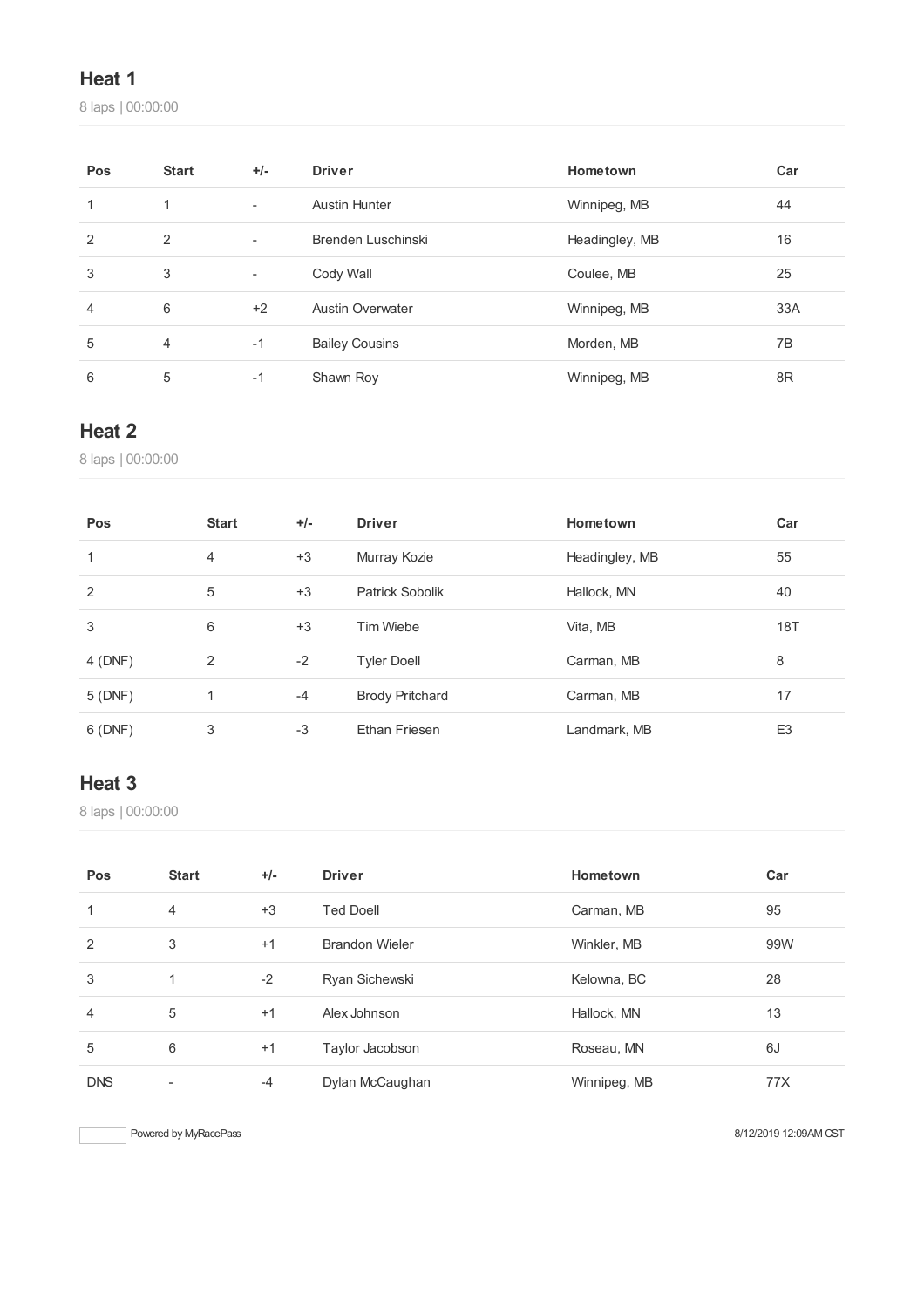# **Cylinder**

#### **AFeature 1**

laps | 00:00:00

| Pos        | <b>Start</b>             | $+/-$ | <b>Driver</b>   | Hometown         | Car |
|------------|--------------------------|-------|-----------------|------------------|-----|
| 1          | $\overline{4}$           | $+3$  | Jeremy Wall     | Crystal City, MB | 55  |
| 2          | 5                        | $+3$  | Ryan Roeland    | Winnipeg, MB     | 27  |
| 3          | 2                        | $-1$  | Nolan Hamm      | Winkler, MB      | 16  |
| 4          | $\mathbf{1}$             | $-3$  | Cassandra Worms | Morden, MB       | 29X |
| 5          | 3                        | $-2$  | Anita Bellew    | Killarney, MB    | 30A |
| 6          | 7                        | $+1$  | Morghann Gable  | Mylo, ND         | 26  |
| 7          | 8                        | $+1$  | Joanne Scott    | Winnipeg, MB     | 71  |
| <b>DNS</b> | $\overline{\phantom{a}}$ | $-2$  | Randy Unrau     | St Leon, MB      | 93  |

#### **Heat 1**

laps | 00:00:00

| Pos            | <b>Start</b>   | $+/-$ | <b>Driver</b>       | Hometown         | Car |
|----------------|----------------|-------|---------------------|------------------|-----|
| $\mathbf{1}$   | $\overline{4}$ | $+3$  | Jeremy Wall         | Crystal City, MB | 55  |
| 2              | 1              | $-1$  | <b>Ryan Roeland</b> | Winnipeg, MB     | 27  |
| 3              | 2              | $-1$  | Nolan Hamm          | Winkler, MB      | 16  |
| $\overline{4}$ | $6\,$          | $+2$  | <b>Anita Bellew</b> | Killarney, MB    | 30A |
| 5              | 7              | $+2$  | Cassandra Worms     | Morden, MB       | 29X |
| 6              | 5              | $-1$  | Randy Unrau         | St Leon, MB      | 93  |
| $\overline{7}$ | 3              | $-4$  | Morghann Gable      | Mylo, ND         | 26  |
| 8              | 8              |       | Joanne Scott        | Winnipeg, MB     | 71  |